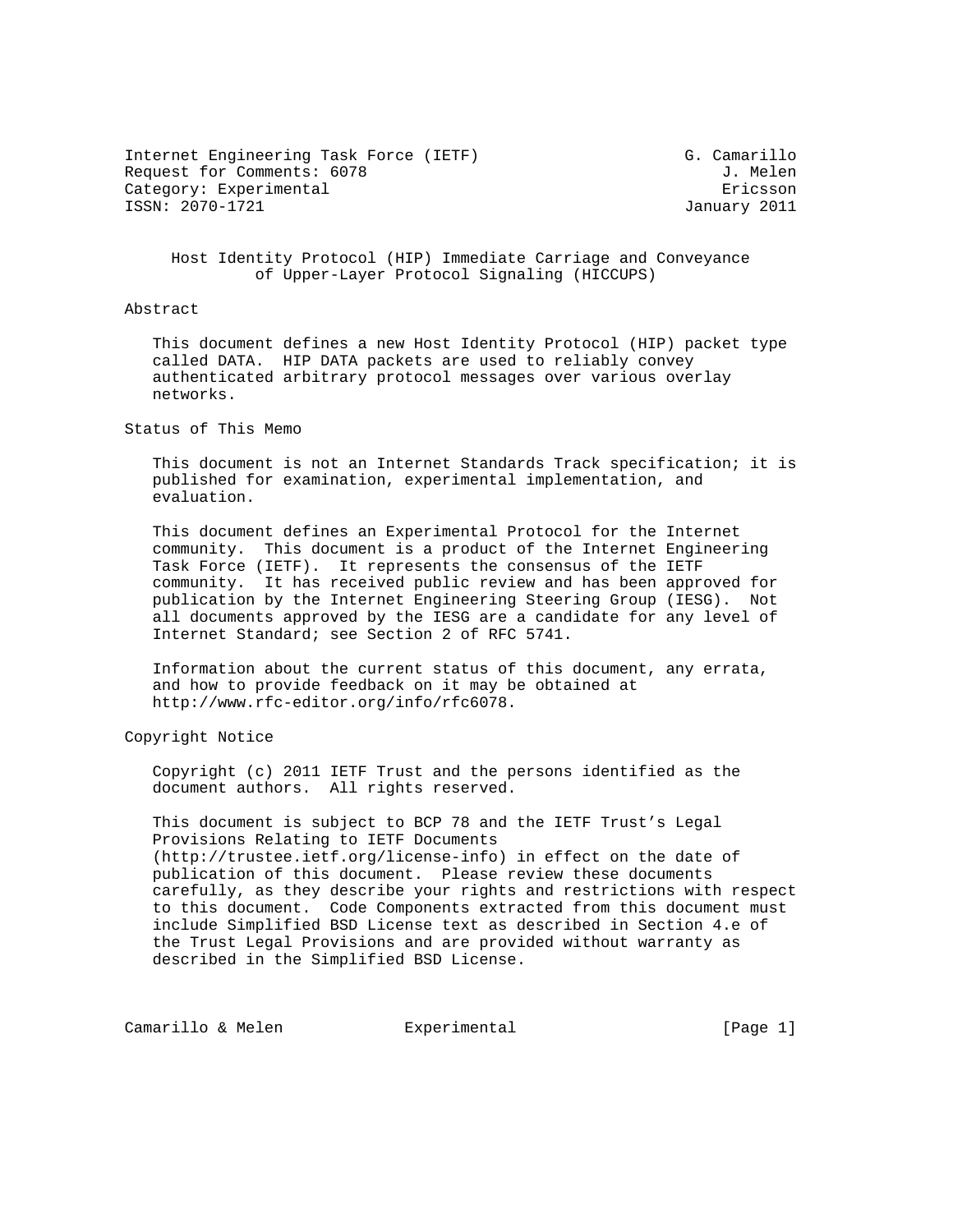| $1$ .                                                        | $\overline{\phantom{a}}$ 3 |
|--------------------------------------------------------------|----------------------------|
| 2.1                                                          | 3                          |
| 3 <sub>1</sub>                                               | $\overline{4}$             |
|                                                              | 4                          |
|                                                              | 4                          |
| 3.1.2. HIP Parameter Format                                  | 5                          |
| 3.2. HIP Base Exchange, Updates, and State Removal           | 5                          |
| 4. Definition of the HIP_DATA Packet                         | 6                          |
| 4.1. Definition of the SEQ_DATA Parameter 8                  |                            |
| 4.2. Definition of the ACK_DATA Parameter 8                  |                            |
| 4.3. Definition of the PAYLOAD_MIC Parameter 9               |                            |
| 4.4. Definition of the TRANSACTION_ID Parameter              | 10                         |
| 5. Generation and Reception of HIP_DATA Packets 10           |                            |
| Handling of SEQ_DATA and ACK_DATA<br>5.1.                    | 10                         |
| 5.2. Generation of a HIP_DATA Packet 11                      |                            |
|                                                              |                            |
| 5.3. Reception of a HIP_DATA Packet 12                       |                            |
| 5.3.1. Handling of SEQ_DATA in a Received HIP_DATA Packet 13 |                            |
| 5.3.2. Handling of ACK_DATA in a Received HIP_DATA Packet 14 |                            |
| Use of the HIP_DATA Packet 14<br>6.                          |                            |
| Security Considerations 15<br>7 <sub>1</sub>                 |                            |
| 8 <sub>1</sub>                                               |                            |
| 9.                                                           |                            |
|                                                              |                            |
|                                                              | 16                         |
| 10.2. Informative references 16                              |                            |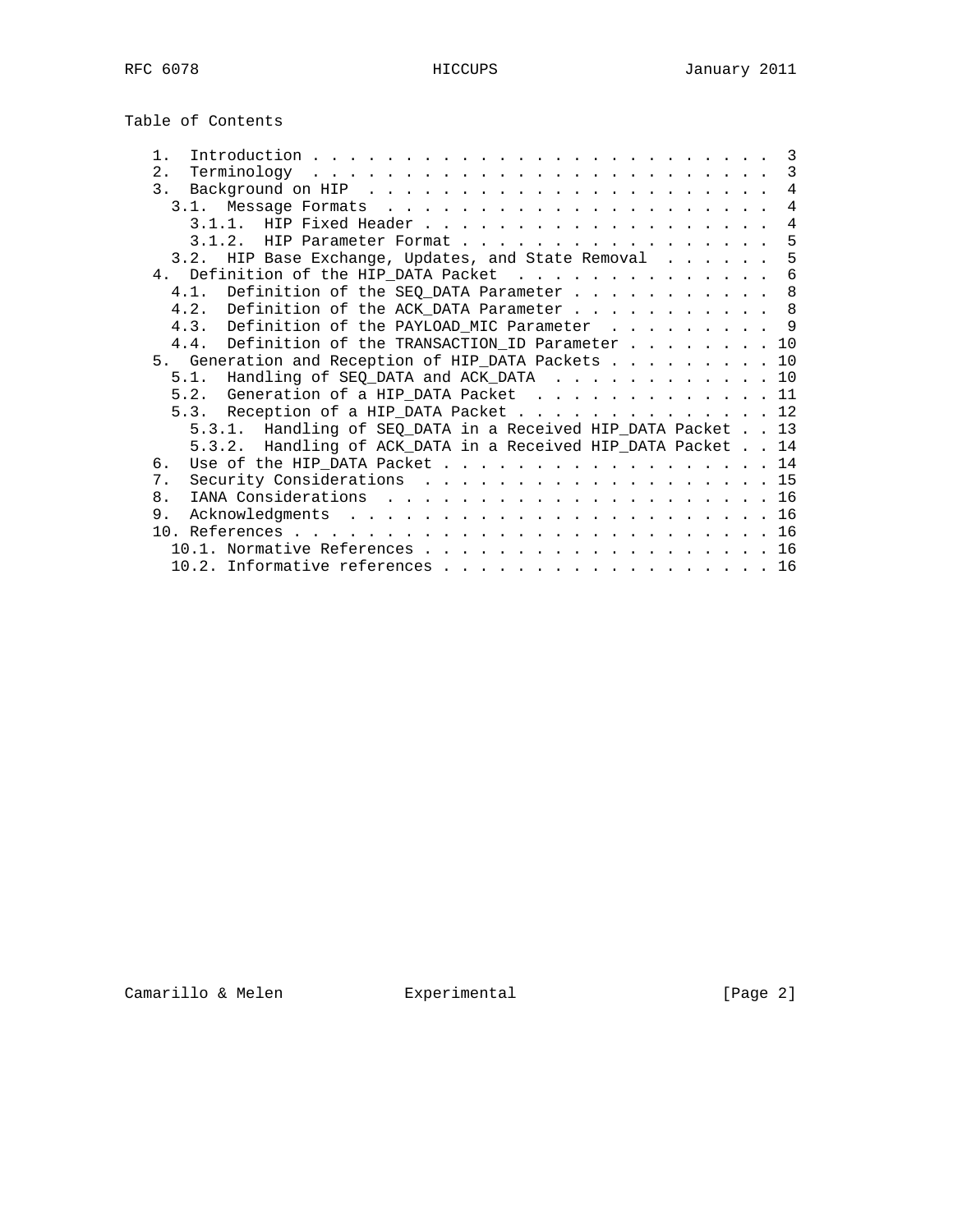## 1. Introduction

 Two hosts can use HIP [RFC5201] to establish a security association (SA) between them in order to exchange arbitrary protocol messages over that security association. The establishment of such a security association involves a four-way handshake referred to as the HIP base exchange. When handling communications between the hosts, HIP supports mobility, multihoming, security, and NAT traversal. Some applications require these features for their communications but cannot accept the overhead involved in establishing a security association (i.e., the HIP base exchange) before those communications can start.

 In this document, we define the HIP DATA packet, which can be used to convey (in a authenticated and reliable way) protocol messages to a remote host without running the HIP base exchange. The HIP\_DATA packet has the following semantics: unordered, duplicate free, reliable, and authenticated message-based delivery service. We also discuss the trade-offs involved in using this packet (i.e., less overhead but also less denial-of-service (DoS) protection) and the situations where it is appropriate to use this packet. The HIP\_DATA packet is not intended to be a replacement for the Encapsulating Security Payload (ESP) transport; instead, it SHOULD NOT be used to exchange more than a few packets between peers. If a continuous communication is required or communication that requires confidentiality protection then hosts MUST run the HIP base exchange to set up an ESP security association. Additionally, APIs to higher level protocols that might use this service are outside of the scope of this document.

## 2. Terminology

 The key words "MUST", "MUST NOT", "REQUIRED", "SHALL", "SHALL NOT", "SHOULD", "SHOULD NOT", "RECOMMENDED", "MAY", and "OPTIONAL" in this document are to be interpreted as described in RFC 2119 [RFC2119]. In addition, this document uses the terms defined in [RFC5201].

 Message Integrity Code (MIC) is a collision-resistant hash sum calculated over the message that is being integrity protected. The MIC does not use secret keys, and thus it needs additional means to ensure that it has not been tampered with during transmission. Essentially, the MIC is same as the Message Authentication Code (MAC) with the distinction that the MIC does not use secret keys. The MIC is also often referred as the Integrity Check Value (ICV), fingerprint, or unkeyed MAC.

Camarillo & Melen **Experimental** [Page 3]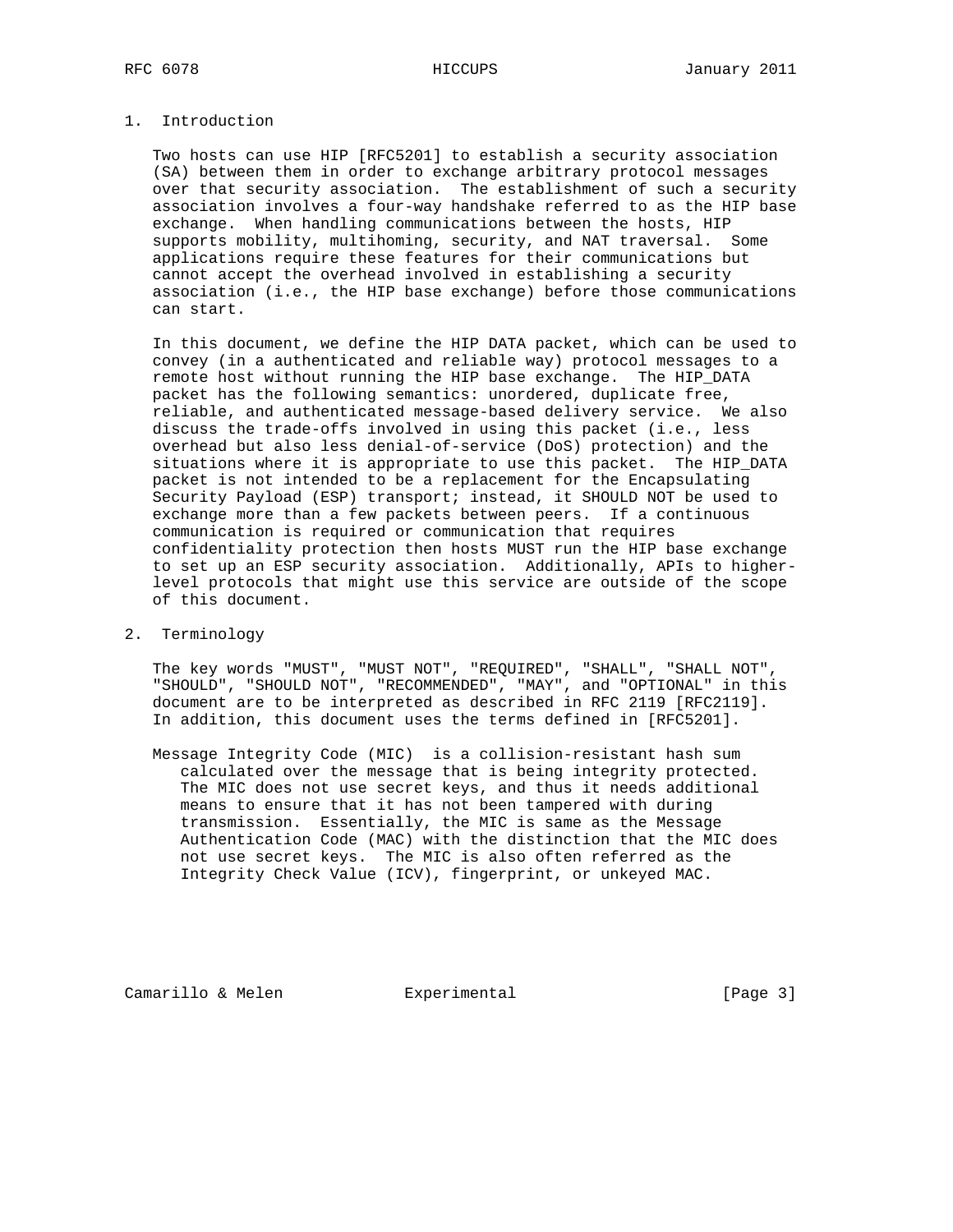3. Background on HIP

 The HIP specification [RFC5201] defines a number of messages and parameters. The parameters are encoded as TLVs, as shown in Section 3.1.2. Furthermore, the HIP header carries a Next Header field, allowing other arbitrary packets to be carried within HIP packets.

- 3.1. Message Formats
- 3.1.1. HIP Fixed Header

 The HIP packet format consists of a fixed header followed by a variable number of parameters. The parameter format is described in Section 3.1.2.

 The fixed header is defined in Section 5.1 of [RFC5201] and copied below.

 $0$  1 2 3 0 1 2 3 4 5 6 7 8 9 0 1 2 3 4 5 6 7 8 9 0 1 2 3 4 5 6 7 8 9 0 1 +-+-+-+-+-+-+-+-+-+-+-+-+-+-+-+-+-+-+-+-+-+-+-+-+-+-+-+-+-+-+-+-+ | Next Header | Header Length |0| Packet Type | VER. | RES.|1| +-+-+-+-+-+-+-+-+-+-+-+-+-+-+-+-+-+-+-+-+-+-+-+-+-+-+-+-+-+-+-+-+ | Controls +-+-+-+-+-+-+-+-+-+-+-+-+-+-+-+-+-+-+-+-+-+-+-+-+-+-+-+-+-+-+-+-+ Sender's Host Identity Tag (HIT) | | | | | | +-+-+-+-+-+-+-+-+-+-+-+-+-+-+-+-+-+-+-+-+-+-+-+-+-+-+-+-+-+-+-+-+ Receiver's Host Identity Tag (HIT) | | | | | | +-+-+-+-+-+-+-+-+-+-+-+-+-+-+-+-+-+-+-+-+-+-+-+-+-+-+-+-+-+-+-+-+ | | HIP Parameters / / | | +-+-+-+-+-+-+-+-+-+-+-+-+-+-+-+-+-+-+-+-+-+-+-+-+-+-+-+-+-+-+-+-+

 The HIP header is logically an IPv6 extension header. The HIP specification [RFC5201] defines handling only for Next Header value decimal 59, IPv6-NoNxt [PROTOCOL-NUMBERS], the IPv6 'no next header' value. This document describes processing for Next Header values other than decimal 59, which indicates that there are either more extension headers and/or data following the HIP header.

Camarillo & Melen **Experimental** [Page 4]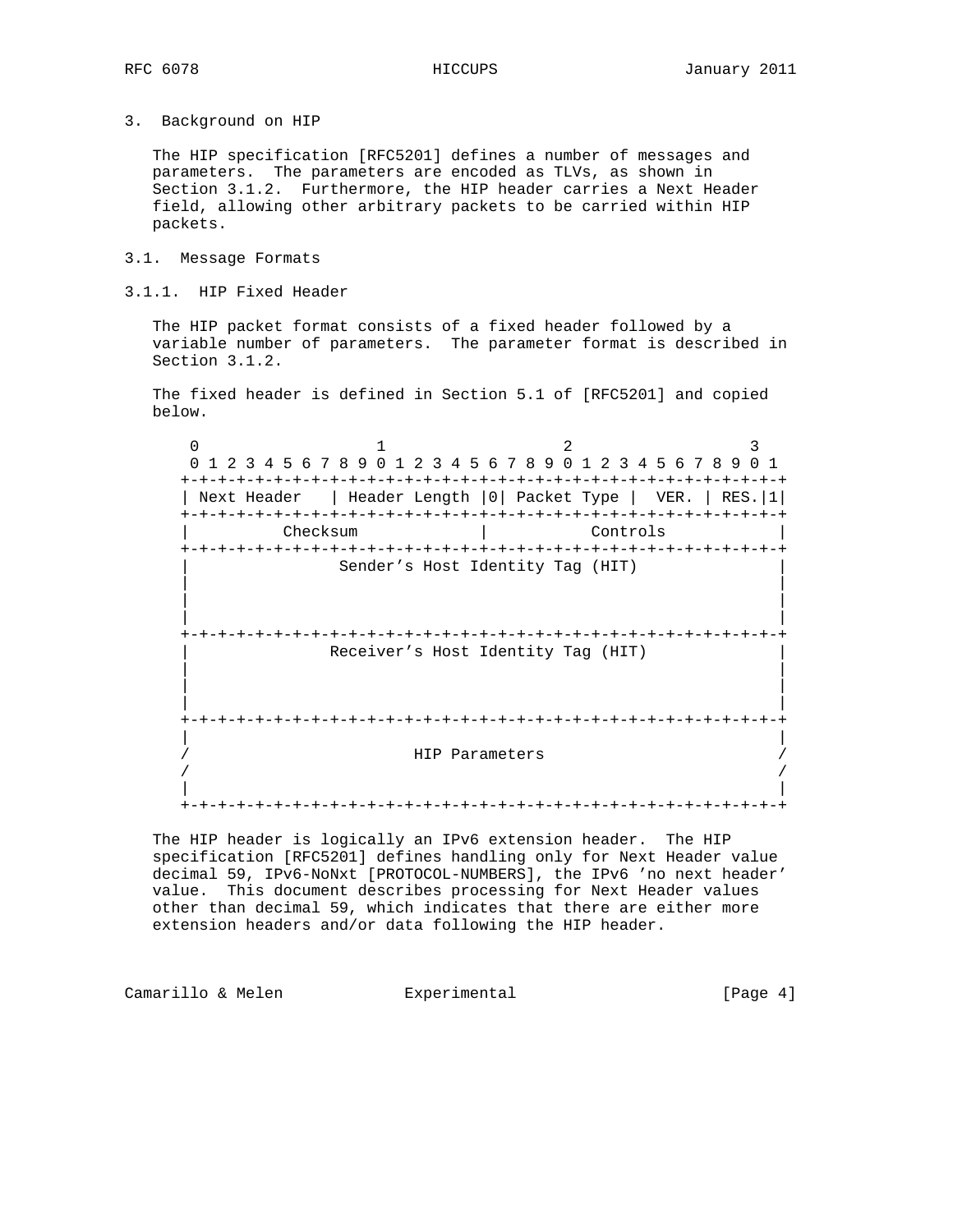# 3.1.2. HIP Parameter Format

 The HIP parameter format is defined in Section 5.2.1 of [RFC5201], and copied below.

|               | 4 5 6 7 8 9 0 1 2 3 4 5 6 7 8 9 0 1 2 3 4 5 6 7 8 9 0 1 |
|---------------|---------------------------------------------------------|
|               | $\mathsf{C}$<br>Length<br>Type                          |
|               |                                                         |
|               | Contents                                                |
|               | +-+-+-+-+-+-+                                           |
|               | Padding                                                 |
|               |                                                         |
| Type          | Type code for the parameter. 16 bits long, C-bit        |
|               | being part of the Type code.                            |
| $\mathcal{C}$ | Critical. One if this parameter is critical, and        |
|               | MUST be recognized by the recipient; zero otherwise.    |
|               | The C bit is considered to be a part of the Type        |
|               | field. Consequently, critical parameters are always     |
|               | odd and non-critical ones have an even value.           |
| Length        | Length of the Contents, in octets.                      |
| Contents      |                                                         |
|               | Parameter specific, defined by Type.                    |

## 3.2. HIP Base Exchange, Updates, and State Removal

 The HIP base exchange is a four-message authentication and key exchange protocol that creates shared, mutually authenticated keying material at the communicating parties. These keying materials, together with associated public keys and IP addresses, form a HIP security association (SA). The details of the protocol are defined in the HIP base exchange specification [RFC5201].

 In addition to creating the HIP SA, the base exchange messages may carry additional parameters that are used to create additional state. For example, the HIP ESP specification [RFC5202] defines how HIP can be used to create end-to-end, host-to-host IPsec ESP security associations, used to carry data packets. However, it is important to understand that the HIP base exchange is by no means bound to IPsec; using IPsec ESP to carry data traffic forms just a baseline and ensures interoperability between initial HIP implementations.

Camarillo & Melen **Experimental** [Page 5]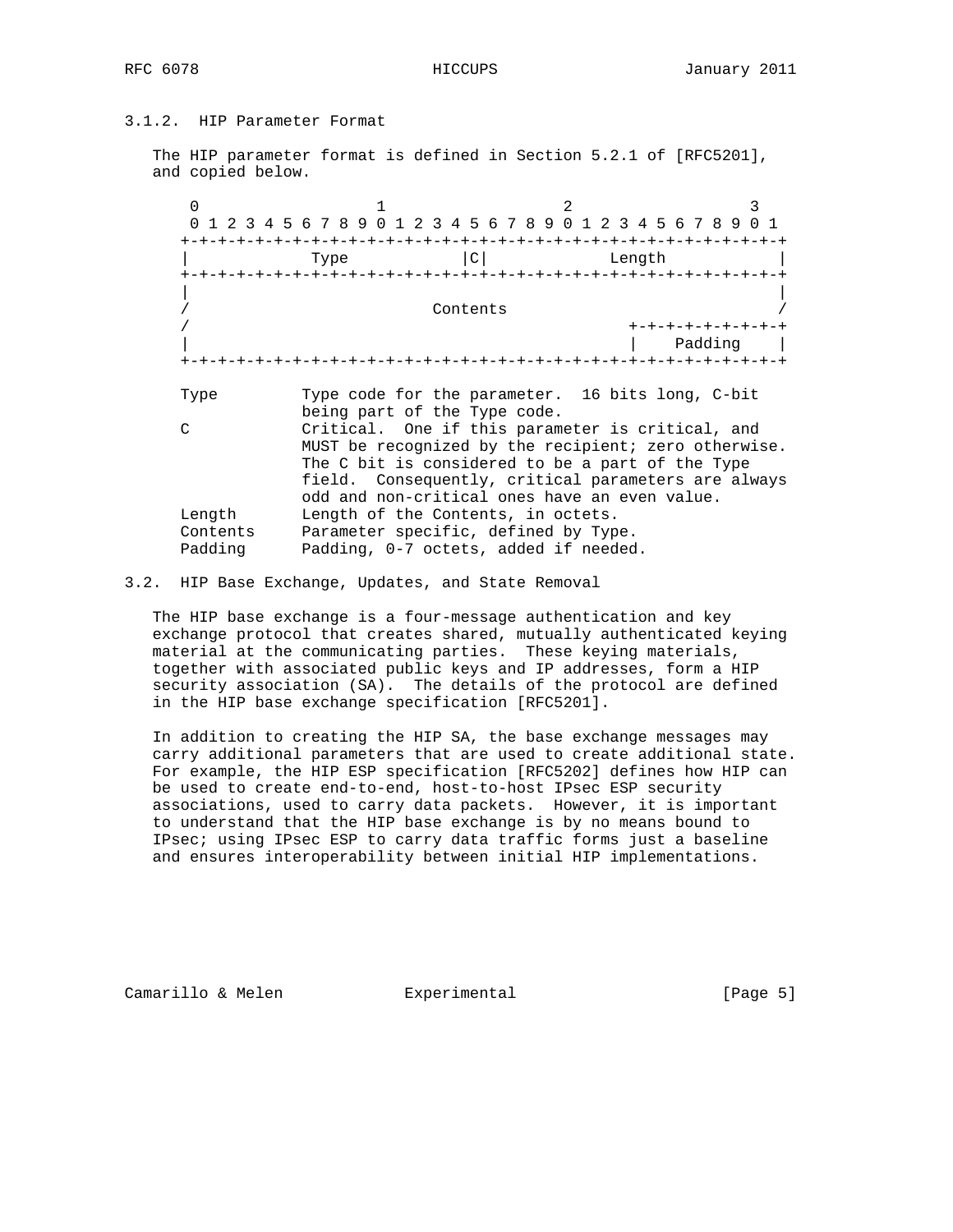Once there is a HIP SA between two HIP-enabled hosts, they can exchange further HIP control messages. Typically, UPDATE messages are used. For example, the HIP mobility and multihoming specification [RFC5206] defines how to use UPDATE messages to change the set of IP addresses associated with a HIP SA.

 In addition to the base exchange and updates, the HIP base protocol specification also defines how one can remove a HIP SA once it is no longer needed.

4. Definition of the HIP\_DATA Packet

 The HIP DATA packet can be used to convey protocol messages to a remote host without running the HIP base exchange. HIP DATA packets are transmitted reliably, as discussed in Section 5. The payload of a HIP\_DATA packet is placed after the HIP header and protected by a PAYLOAD\_MIC parameter, which is defined in Section 4.3. The following is the definition of the HIP\_DATA packet (see the definition of notation in [RFC5201], Section 2.2):

 Header: Packet Type = 32 SRC HIT = Sender's HIT DST HIT = Receiver's HIT

- IP ( HIP ( [HOST\_ID, ] SEQ\_DATA, PAYLOAD\_MIC, [ PAYLOAD\_MIC, ..., ] HIP\_SIGNATURE) PAYLOAD )
- IP ( HIP ( [HOST\_ID, ] SEQ\_DATA, ACK\_DATA, PAYLOAD\_MIC, [ PAYLOAD\_MIC, ..., ] HIP\_SIGNATURE) PAYLOAD )
- IP ( HIP ( [HOST\_ID, ] ACK\_DATA, HIP\_SIGNATURE))

 The SEQ\_DATA and ACK\_DATA parameters are defined in Sections 4.1 and 4.2, respectively. They are used to provide a reliable delivery of HIP\_DATA packets, as discussed in Section 5.

 The HOST\_ID parameter is defined in Section 5.2.8 of [RFC5201]. This parameter is the sender's Host Identifier that is used to compute the HIP\_DATA packet's signature and to verify it against the received signature. The HOST\_ID parameter is optional as it MAY have been delivered using out-of-band mechanism to the receiver. If the host doesn't have reliable information that the corresponding node has its HOST\_ID, it MUST always include the HOST\_ID in the packet. If the receiver is unable to verify the SIGNATURE, then the packet MUST be dropped and the appropriate NOTIFY packet SHOULD be sent to the sender indicating AUTHENTICATION\_FAILED as described in [RFC5201], Section 5.2.16.

Camarillo & Melen **Experimental** [Page 6]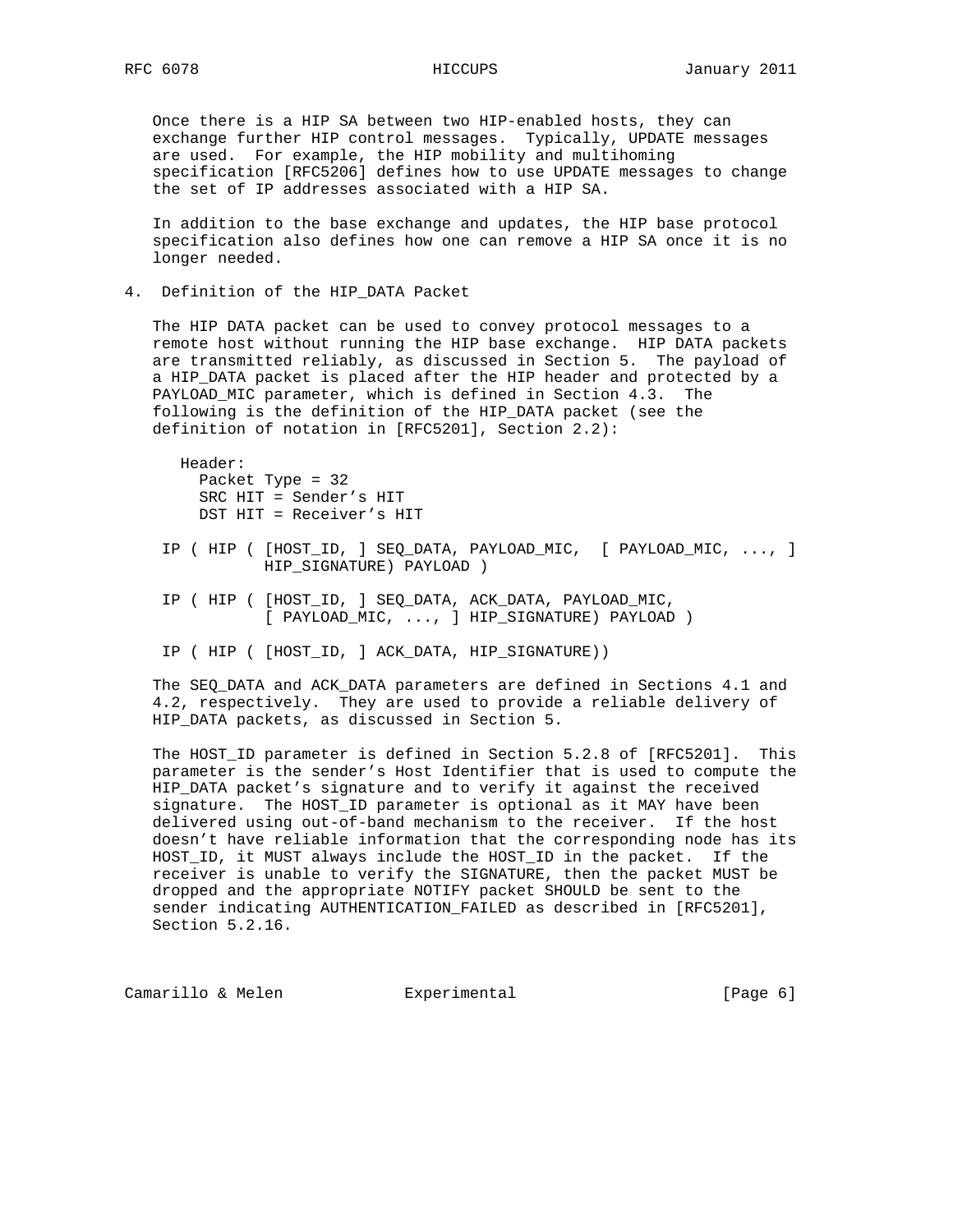The PAYLOAD\_MIC parameter is defined in Section 4.3. This parameter contains the MIC of the payload carried by the HIP\_DATA packet. The PAYLOAD\_MIC contains the collision-resistant hash of the payload following the HIP DATA. The PAYLOAD\_MIC is included in the signed part of the HIP DATA packet and gives integrity protection for the packet as well as the payload carried after it.

 The HIP\_SIGNATURE parameter is defined in Section 5.2.11 of [RFC5201]. It contains a signature over the contents of the HIP\_DATA packet. The calculation and verification of the signature is defined in Section 6.4.2. of [RFC5201].

Section 5.3 of [RFC5201] states the following:

 In the future, an OPTIONAL upper-layer payload MAY follow the HIP header. The Next Header field in the header indicates if there is additional data following the HIP header.

 We have chosen to place the payload after the HIP extension header and only to place a MIC of the payload into the HIP extension header in a PAYLOAD\_MIC parameter because that way the data integrity is protected by a public key signature with the help of the MIC. The payload that is protected by the PAYLOAD\_MIC parameter has been linked to the appropriate upper-layer protocol by storing the upper layer protocol number, 8 octets of payload data, and by calculating a hash sum (MIC) over the data. The HIP\_DATA packet MAY contain one or more PAYLOAD\_MIC parameters, each bound to a different Next Header type. The hash algorithm used to generate the MIC is the same as the algorithm used to generate the Host Identity Tag [RFC5201].

 Upper-layer protocol messages, such as overlay network control traffic, sent in HIP DATA messages may need to be matched to different transactions. For this purpose, a DATA message MAY also contain a TRANSACTION\_ID parameter. The identifier value is a variable length bit string in network byte order that is unique for each transaction. A response to a request uses the same identifier value, thereby allowing the receiver to match requests to responses.

Camarillo & Melen **Experimental** [Page 7]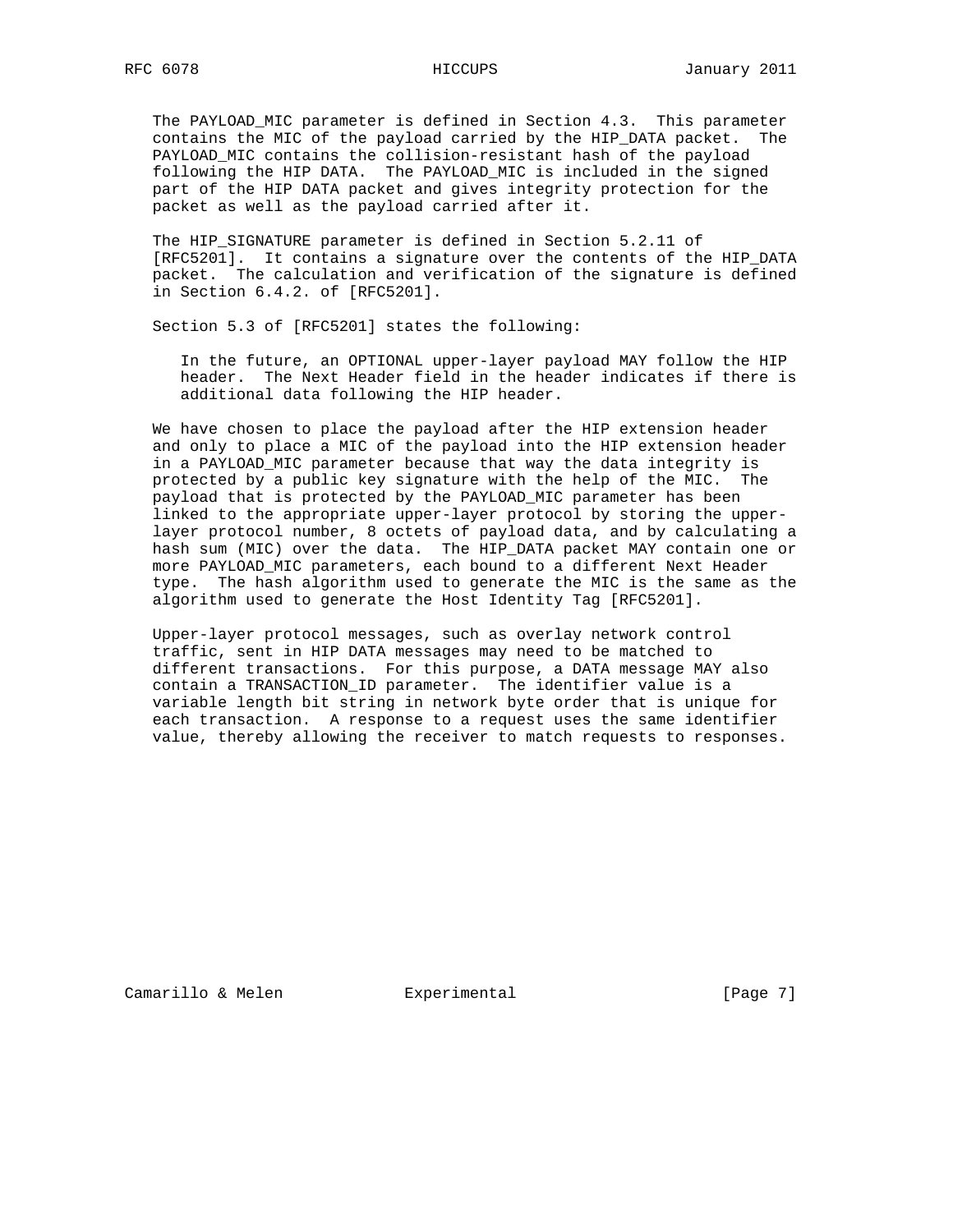4.1. Definition of the SEQ\_DATA Parameter

The following is the definition of the SEQ\_DATA parameter:

 $0$  1 2 3 0 1 2 3 4 5 6 7 8 9 0 1 2 3 4 5 6 7 8 9 0 1 2 3 4 5 6 7 8 9 0 1 +-+-+-+-+-+-+-+-+-+-+-+-+-+-+-+-+-+-+-+-+-+-+-+-+-+-+-+-+-+-+-+-+ | Type | Length | +-+-+-+-+-+-+-+-+-+-+-+-+-+-+-+-+-+-+-+-+-+-+-+-+-+-+-+-+-+-+-+-+ Sequence number +-+-+-+-+-+-+-+-+-+-+-+-+-+-+-+-+-+-+-+-+-+-+-+-+-+-+-+-+-+-+-+-+ Type 4481 Length 4

 Sequence number 32-bit unsigned integer in network byte order that MUST NOT be reused before it has been acknowledged by the receiver.

 This parameter has the critical bit set. If it is not supported by the receiver, the packet MUST be dropped and the appropriate NOTIFY packet SHOULD be sent to the sender indicating UNSUPPORTED\_CRITICAL\_PARAMETER\_TYPE as described in [RFC5201], Section 5.2.16.

## 4.2. Definition of the ACK\_DATA Parameter

The following is the definition of the ACK\_DATA parameter:

 $0$  1 2 3 0 1 2 3 4 5 6 7 8 9 0 1 2 3 4 5 6 7 8 9 0 1 2 3 4 5 6 7 8 9 0 1 +-+-+-+-+-+-+-+-+-+-+-+-+-+-+-+-+-+-+-+-+-+-+-+-+-+-+-+-+-+-+-+-+ | Type | Length +-+-+-+-+-+-+-+-+-+-+-+-+-+-+-+-+-+-+-+-+-+-+-+-+-+-+-+-+-+-+-+-+ Acked Sequence number / / / +-+-+-+-+-+-+-+-+-+-+-+-+-+-+-+-+-+-+-+-+-+-+-+-+-+-+-+-+-+-+-+-+ Type 4545<br>Length vari variable (multiple of 4) Acked Sequence number  $A$  sequence of  $32$ -bit unsigned integers in network byte order corresponding to the sequence numbers being acknowledged.

 This parameter has the critical bit set. If it is not supported by the receiver, the packet MUST be dropped and the appropriate NOTIFY packet SHOULD be sent to the sender indicating UNSUPPORTED\_CRITICAL\_PARAMETER\_TYPE as described in [RFC5201], Section 5.2.16.

Camarillo & Melen **Experimental** Experimental [Page 8]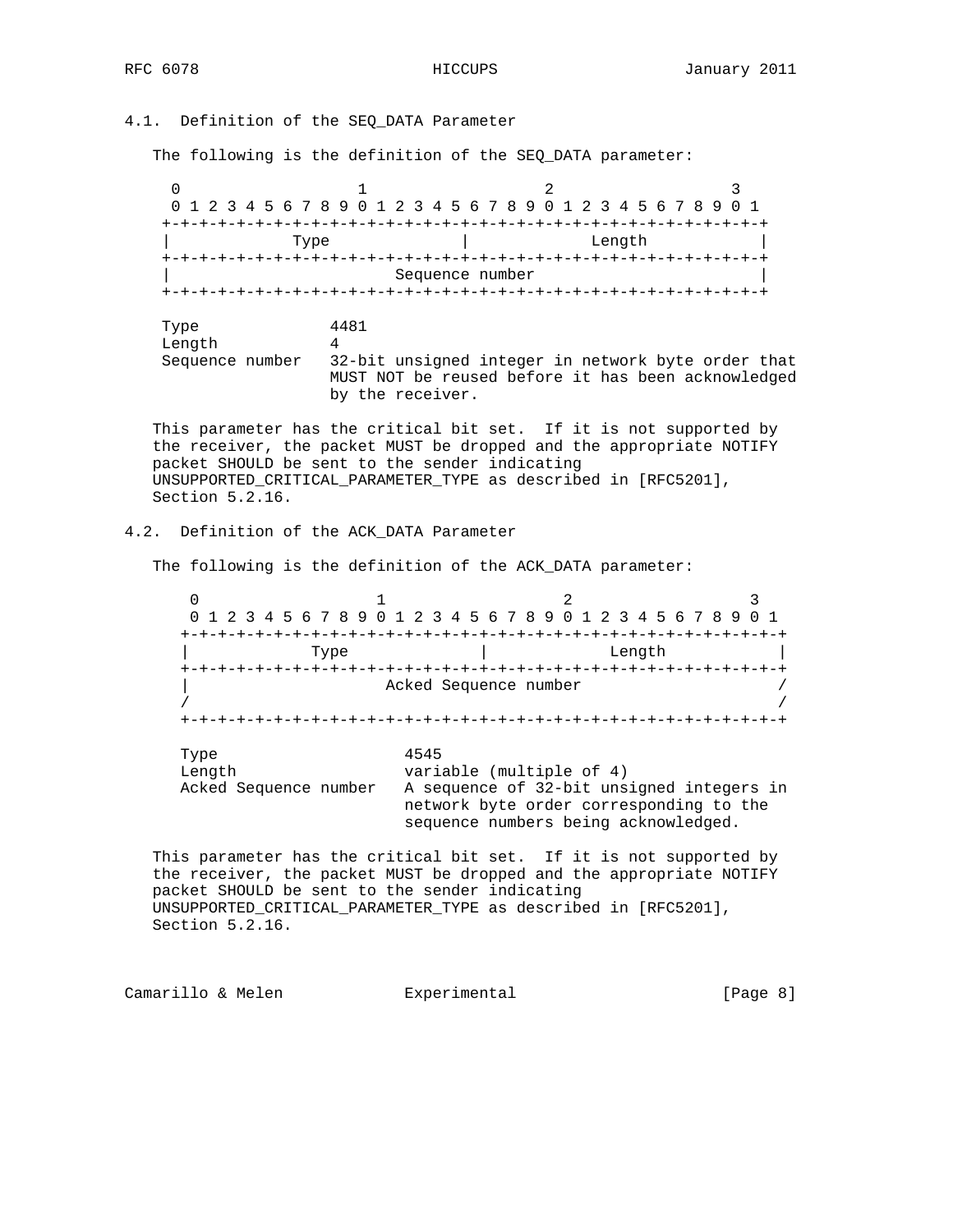# 4.3. Definition of the PAYLOAD\_MIC Parameter

The following is the definition of the PAYLOAD\_MIC parameter:

0  $1$  2 3 0 1 2 3 4 5 6 7 8 9 0 1 2 3 4 5 6 7 8 9 0 1 2 3 4 5 6 7 8 9 0 1 +-+-+-+-+-+-+-+-+-+-+-+-+-+-+-+-+-+-+-+-+-+-+-+-+-+-+-+-+-+-+-+-+ Type  $|$  Length +-+-+-+-+-+-+-+-+-+-+-+-+-+-+-+-+-+-+-+-+-+-+-+-+-+-+-+-+-+-+-+-+ | Next Header | Reserved +-+-+-+-+-+-+-+-+-+-+-+-+-+-+-+-+-+-+-+-+-+-+-+-+-+-+-+-+-+-+-+-+ Payload Data +-+-+-+-+-+-+-+-+-+-+-+-+-+-+-+-+-+-+-+-+-+-+-+-+-+-+-+-+-+-+-+-+ | | MIC Value / +-+-+-+-+-+-+-+-+ | | Padding | +-+-+-+-+-+-+-+-+-+-+-+-+-+-+-+-+-+-+-+-+-+-+-+-+-+-+-+-+-+-+-+-+ Type 4577 Length Length in octets, excluding Type, Length, and Padding. Next Header Identifies the data that is protected by this MIC. The values for this field are defined by IANA "Protocol Numbers" [PROTOCOL-NUMBERS]. Payload Data Last 8 octets of the payload data over which the MIC is calculated. This field is used to uniquely bind the PAYLOAD\_MIC parameter to the Next Header, in case there are multiple copies of the same type. MIC Value MIC computed over the data to which the Next Header and Payload Data point. The size of the MIC is the natural size of the computation output depending on the function used.

 This parameter has the critical bit set. If it is not supported by the receiver, the packet MUST be dropped and the appropriate NOTIFY packet SHOULD be sent to the sender indicating UNSUPPORTED\_CRITICAL\_PARAMETER\_TYPE as described in [RFC5201], Section 5.2.16.

 There is a theoretical possibility that when generating multiple PAYLOAD\_MIC parameters that will be carried in a single packet, they would have identical Next Header and Payload Data fields; thus, it is required that PAYLOAD\_MIC parameters MUST follow the natural order of extension headers in the packet so that it's possible to bind PAYLOAD\_MICs to correct payload data. In case the receiving host is still unable to identify the payloads, it MUST drop the packet and

Camarillo & Melen **Experimental** (Page 9)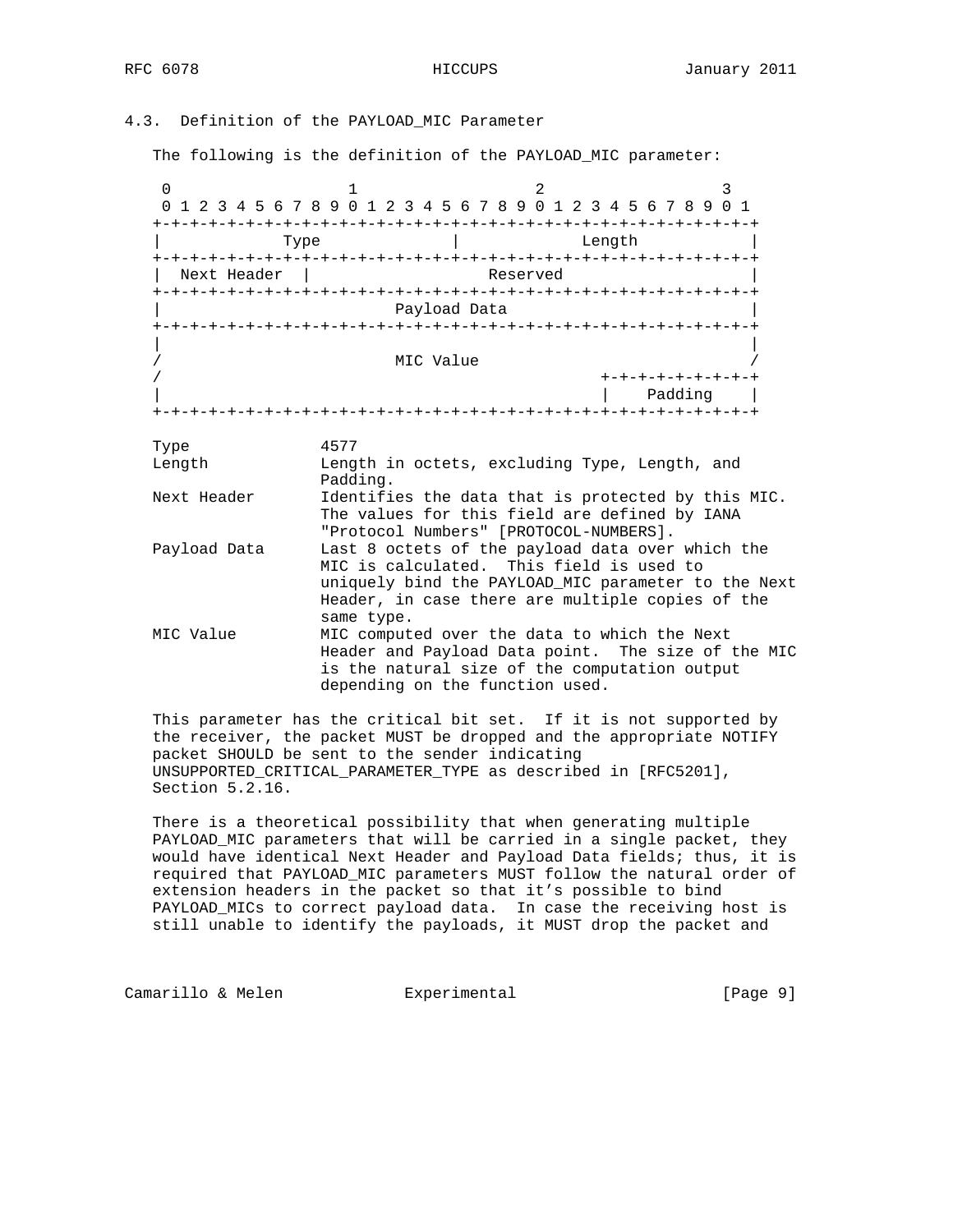SHOULD send a NOTIFY packet to the sender indicating INVALID\_SYNTAX as described in [RFC5201], Section 5.2.16.

## 4.4. Definition of the TRANSACTION ID Parameter

The following is the definition of the TRANSACTION\_ID parameter:

0  $1$   $2$   $3$  0 1 2 3 4 5 6 7 8 9 0 1 2 3 4 5 6 7 8 9 0 1 2 3 4 5 6 7 8 9 0 1 +-+-+-+-+-+-+-+-+-+-+-+-+-+-+-+-+-+-+-+-+-+-+-+-+-+-+-+-+-+-+-+-+ Type  $|\hspace{.1cm} \text{Length} |$  +-+-+-+-+-+-+-+-+-+-+-+-+-+-+-+-+-+-+-+-+-+-+-+-+-+-+-+-+-+-+-+-+ Identifier +-+-+-+-+-+-+-+-+-+-+-+-+-+-+-+-+-+-+-+-+-+-+-+-+-+-+-+-+-+-+-+-+ / | Padding | +-+-+-+-+-+-+-+-+-+-+-+-+-+-+-+-+-+-+-+-+-+-+-+-+-+-+-+-+-+-+-+-+

 Type 4580 Length Length of the Identifier, in octets Identifier The identifier value Padding 0-7 octets of padding if needed

Figure 1

5. Generation and Reception of HIP\_DATA Packets

 HIP\_DATA packets are transmitted reliably. Reliable delivery is achieved through the use of retransmissions and of the SEQ\_DATA and ACK\_DATA parameters.

## 5.1. Handling of SEQ\_DATA and ACK\_DATA

 A HIP\_DATA packet MUST contain at least one of a SEQ\_DATA or an ACK\_DATA parameter; if both parameters are missing, then packet MUST be dropped as invalid.

 A HIP\_DATA packet containing a SEQ\_DATA parameter MUST contain one or more PAYLOAD\_MIC parameters; otherwise, the packet MUST be dropped. The presence of a SEQ\_DATA parameter indicates that the receiver MUST ACK the HIP\_DATA packet. A HIP\_DATA packet that does not contain a SEQ\_DATA parameter is simply an ACK of a previous HIP\_DATA packet, and it MUST NOT be ACKed.

 A HIP\_DATA packet containing an ACK\_DATA parameter echoes the SEQ\_DATA sequence numbers of the HIP\_DATA packets being acknowledged. The ACK\_DATA parameter MUST acknowledge at least one SEQ\_DATA sequence number and MAY acknowledge multiple SEQ\_DATA sequence numbers by adding all of them to the ACK\_DATA parameter.

Camarillo & Melen **Experimental** [Page 10]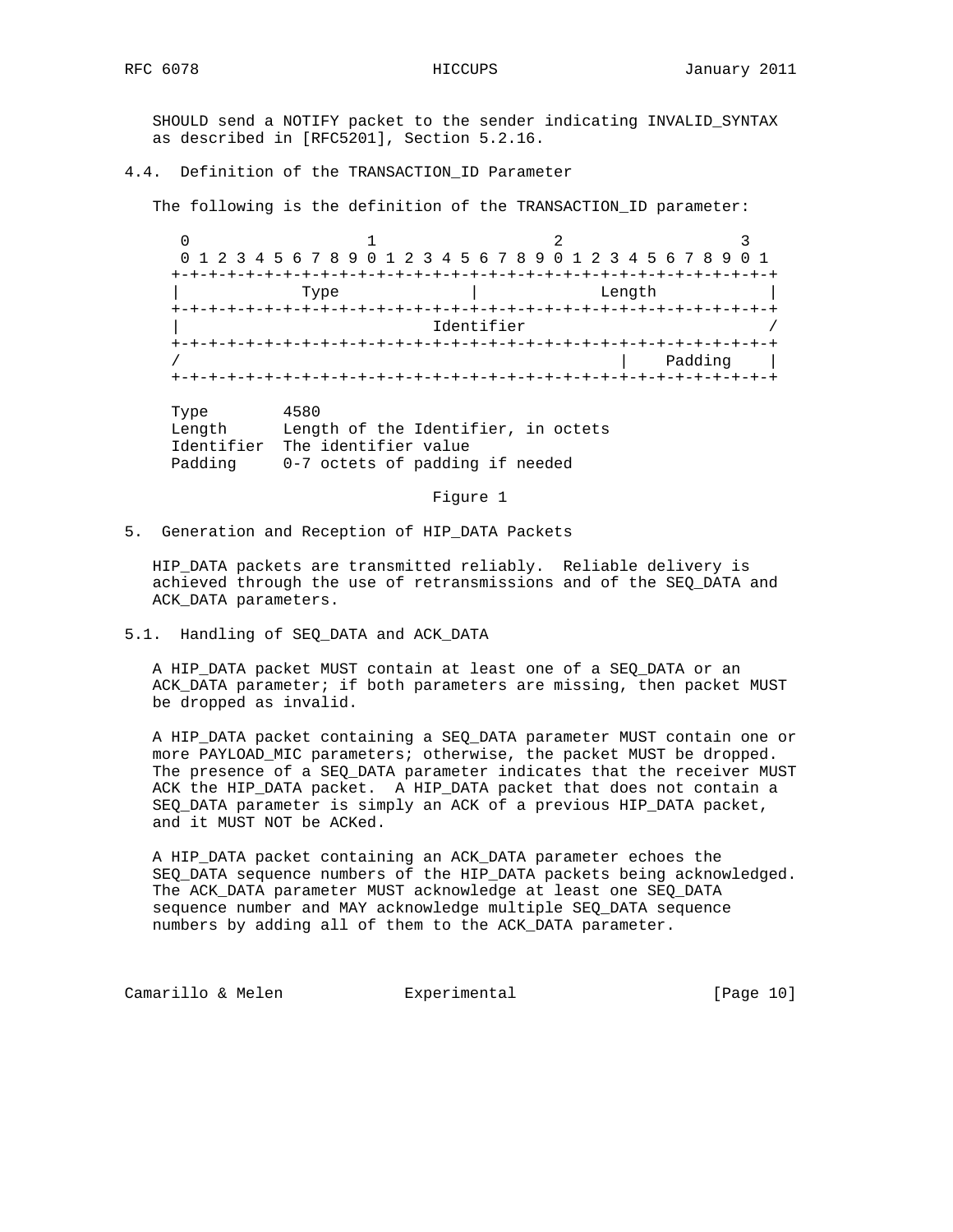A HIP\_DATA packet MAY contain both a SEQ\_DATA and an ACK\_DATA parameter. In this case, the ACK is being piggybacked on an outgoing HIP\_DATA packet. In general, HIP\_DATA packets carrying SEQ\_DATA SHOULD be ACKed upon completion of the processing of the HIP\_DATA packet. A host MAY choose to hold the HIP DATA packet carrying an ACK for a short period of time to allow for the possibility of piggybacking the ACK\_DATA parameter, in a manner similar to TCP delayed acknowledgments.

## 5.2. Generation of a HIP\_DATA Packet

 When a host has upper-layer protocol data to send, it either runs the HIP base exchange and sends the data over a SA, or sends the data directly using a HIP\_DATA packet. Section 6 discusses when it is appropriate to use each method. This section discusses the case when the host chooses to use a HIP\_DATA packet to send the upper-layer protocol data.

- 1. The host creates a HIP\_DATA packet that contains a SEQ\_DATA parameter. The host is free to choose any value for the SEQ\_DATA sequence number in the first HIP\_DATA packet it sends to a destination. After that first packet, the host MUST choose the value of the SEQ\_DATA sequence number in subsequent HIP\_DATA packets to the same destination so that no SEQ\_DATA sequence number is reused before the receiver has closed the processing window for the previous packet using the same SEQ\_DATA sequence number. Practically, giving the values of the retransmission timers used with HIP\_DATA packets, this means that hosts must wait the maximum likely lifetime of the packet before reusing a given SEQ\_DATA sequence number towards a given destination. However, it is not required for the node to know the maximum packet lifetime. Rather, it is assumed that the requirement can be met by maintaining the value as a simple, 32-bit, "wrap around" counter, incremented each time a packet is sent. It is an implementation choice whether to maintain a single counter for the node or multiple counters (one for each <source, destination> HIT pair).
- 2. The host creates the PAYLOAD\_MIC parameter. The MIC is a hash calculated over the whole PAYLOAD that the Next Header field of the PAYLOAD\_MIC parameter indicates. If there are multiple Next Header types that the host wants to protect, it SHOULD create separate PAYLOAD\_MIC parameters for each of these. The receiver MUST validate all these MICs as described in Section 5.3.1. For calculating the MIC, the host MUST use the same hash algorithm as the one that has been used for generating the host's HIT as defined in Section 3.2. of [RFC5201].

Camarillo & Melen **Experimental** [Page 11]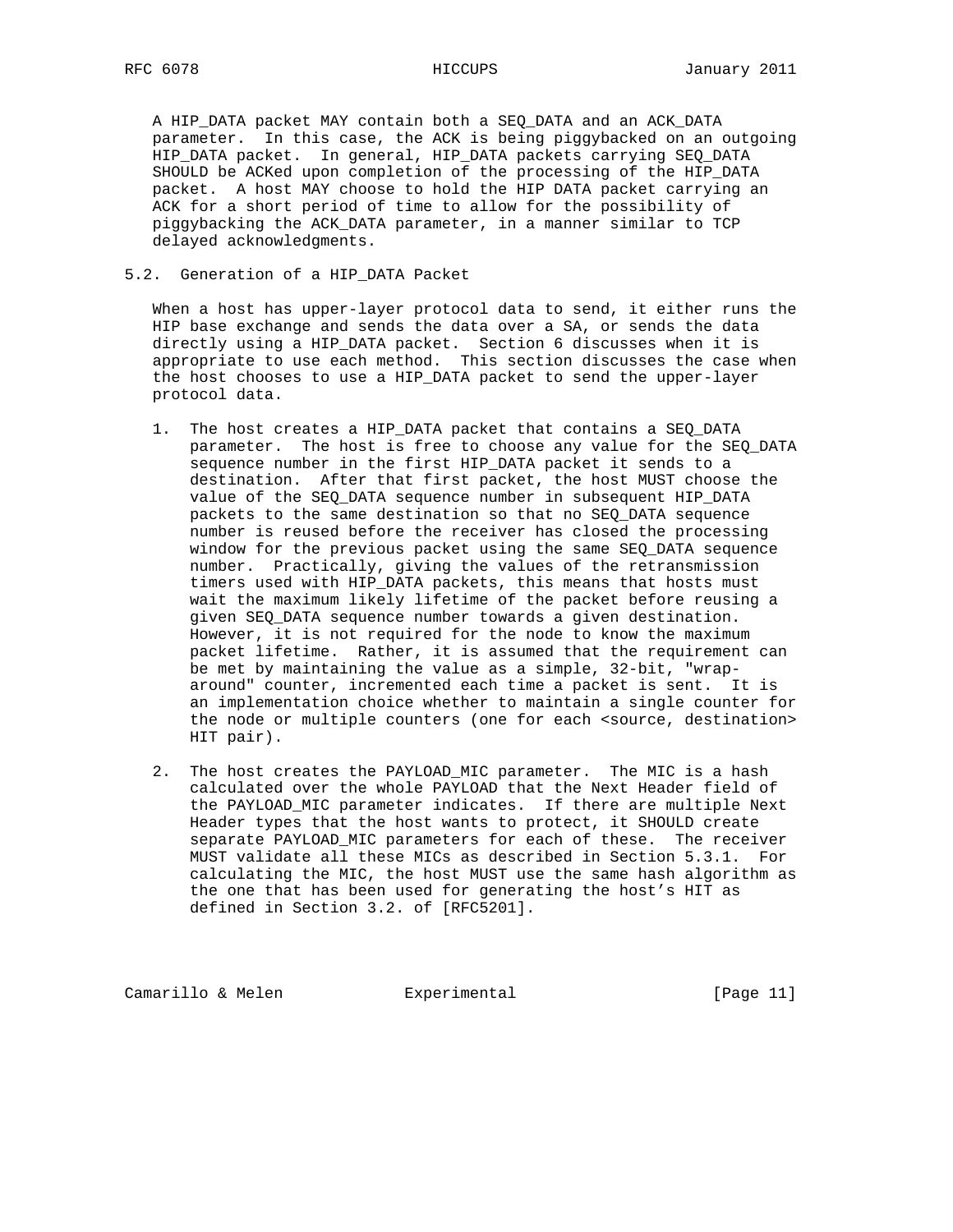- 3. The host creates the HIP\_SIGNATURE parameter. The signature is calculated over the whole HIP envelope, excluding any parameters after the HIP\_SIGNATURE, as defined in Section 5.2.11. of [RFC5201]. The receiver MUST validate this signature. It MAY use either the HI in the packet or the HI acquired by some other means.
- 4. The host sends the created HIP\_DATA packet and starts a DATA timer. The default value for the timer is 3 seconds. If multiple HIP DATA packets are outstanding, multiple timers are in effect.
- 5. If the DATA timer expires, the HIP\_DATA packet is resent. The HIP DATA packet can be resent DATA\_RETRY\_MAX times. The DATA timer MUST be exponentially backed off for subsequent retransmissions. If no acknowledgment is received from the peer after DATA\_RETRY\_MAX times, the delivery of the HIP\_DATA packet is considered unsuccessful and the application is notified about the error. The DATA timer is canceled upon receiving an ACK from the peer that acknowledges receipt of the HIP\_DATA packet. The default value for DATA\_RETRY\_MAX SHOULD be 5 retries, but it MAY be changed through local policy.
- 5.3. Reception of a HIP\_DATA Packet

 A host receiving a HIP\_DATA packet makes a decision whether or not to process the packet. If the host, following its local policy, suspects that this packet could be part of a DoS attack. The host MAY respond with an R1 packet to the HIP\_DATA packet, if the packet contained SEQ\_DATA and PAYLOAD\_MIC parameters, in order to indicate that HIP base exchange MUST be completed before accepting payload packets from the originator of the HIP\_DATA packet.

From RFC 5201 (Section 4.1):

 The HIP base exchange serves to manage the establishment of state between an Initiator and a Responder. The first packet, I1, initiates the exchange, and the last three packets, R1, I2, and R2, constitute an authenticated Diffie-Hellman [DIF76] key exchange for session key generation.

 If the host chooses to respond to the HIP DATA with an R1 packet, it creates a new R1 or selects a precomputed R1 according to the format described in [RFC5201], Section 5.3.2. The host SHOULD drop the received data packet if it responded with an R1 packet to the HIP\_DATA packet. The sender of HIP\_DATA packet is responsible for retransmission of the upper-layer protocol data after successful completion of the HIP base exchange.

Camarillo & Melen **Experimental** [Page 12]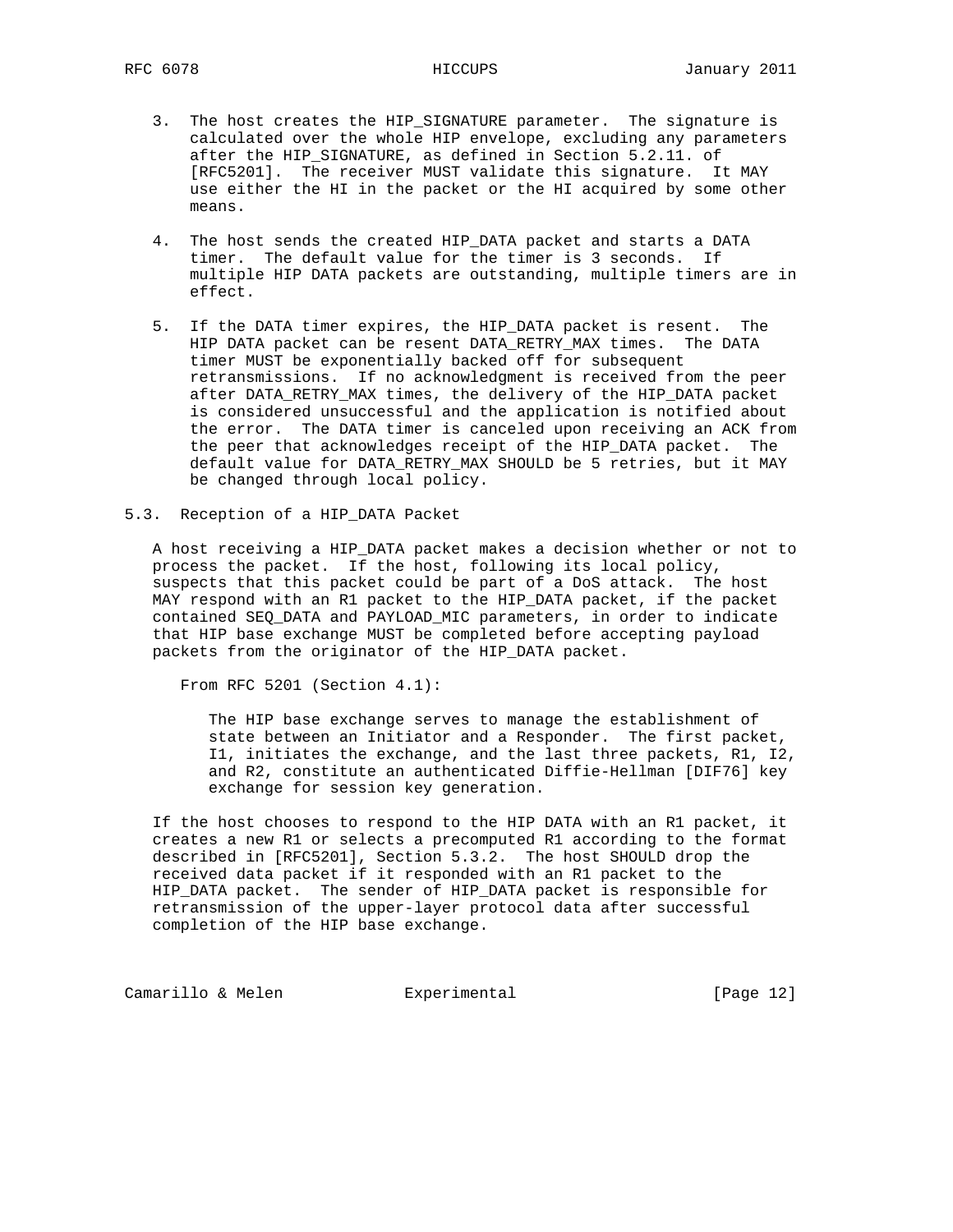If the host, following its local policy, decides to process the incoming HIP\_DATA packet, it processes the packet according to the following rules:

- 1. If the HIP\_DATA packet contains a SEQ\_DATA parameter and no ACK\_DATA parameter, the HIP\_DATA packet is processed and replied to as described in Section 5.3.1.
- 2. If the HIP\_DATA packet contains an ACK\_DATA parameter and no SEQ DATA parameter, the HIP DATA packet is processed as described in Section 5.3.2.
- 3. If the HIP\_DATA packet contains both a SEQ\_DATA parameter and an ACK\_DATA parameter, the HIP\_DATA packet is processed first as described in Section 5.3.2, and then the rest of the HIP\_DATA packet is processed and replied to as described in Section 5.3.1.
- 5.3.1. Handling of SEQ\_DATA in a Received HIP\_DATA Packet

 The following steps define the conceptual processing rules for handling a SEQ\_DATA parameter in a received HIP\_DATA packet.

 The system MUST verify the SIGNATURE in the HIP\_DATA packet. If the verification fails, the packet SHOULD be dropped and an error message logged.

 If the value in the received SEQ\_DATA and the MIC value in the received PAYLOAD\_MIC correspond to a HIP\_DATA packet that has recently been processed, the packet is treated as a retransmission. It is recommended that a host cache HIP\_DATA packets with ACKs to avoid the cost of generating a new ACK packet to respond to a retransmitted HIP\_DATA packet. The host MUST acknowledge, again, such (apparent) HIP\_DATA packet retransmissions but SHOULD also consider rate-limiting such retransmission responses to guard against replay attacks.

 The system MUST verify the PAYLOAD\_MIC by calculating the MIC over the PAYLOAD that the Next Header field indicates. For calculating the MIC, the host will use the same hash algorithm that has been used to generate the sender's HIT as defined in Section 3.2. of [RFC5201]. If the packet carried multiple PAYLOAD\_MIC parameters, each of them are verified as described above. If one or more of the verifications fail, the packet SHOULD be dropped and an error message logged.

 If a new SEQ parameter is being processed, the parameters in the HIP DATA packet are then processed.

Camarillo & Melen Experimental [Page 13]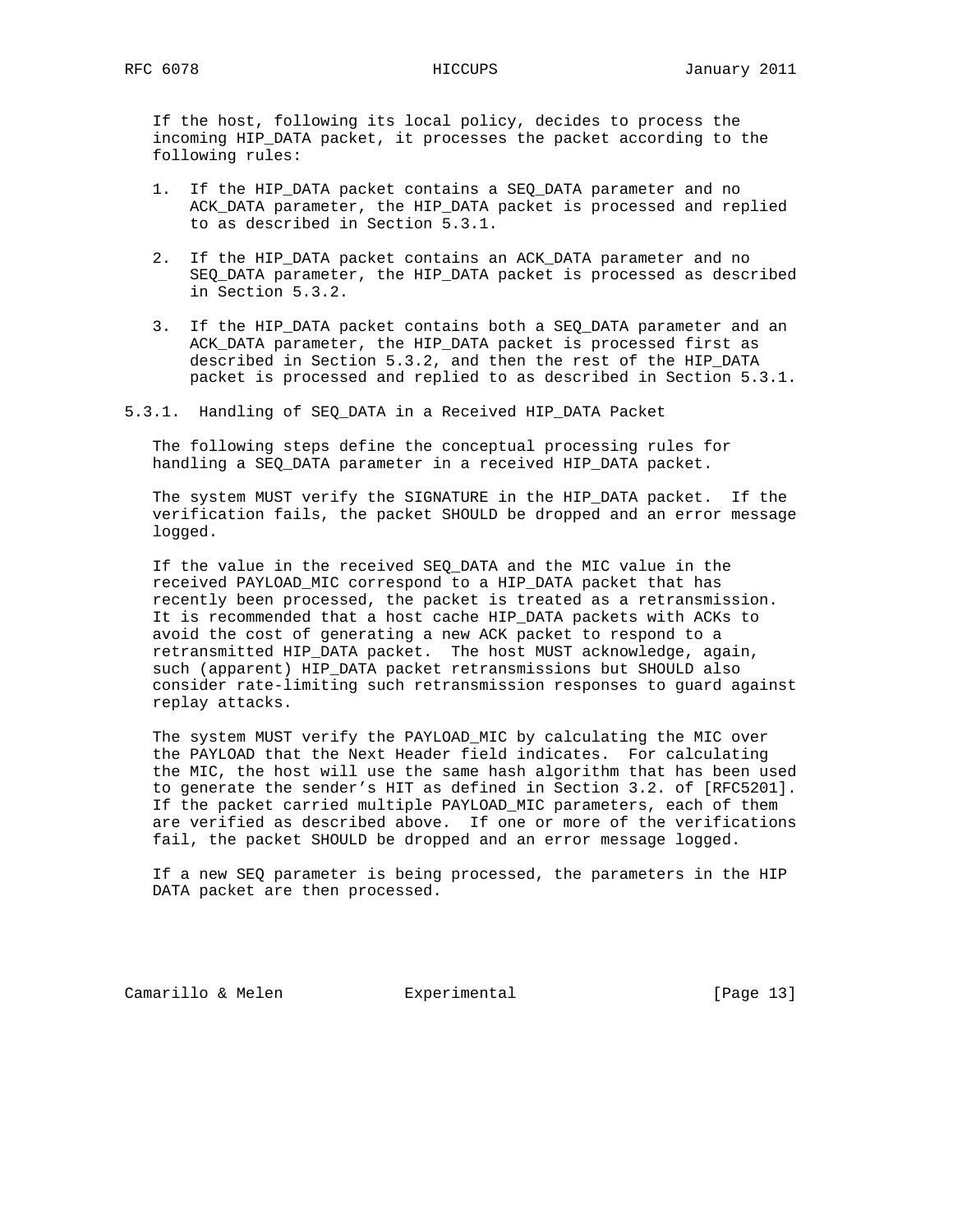A HIP\_DATA packet with an ACK\_DATA parameter is prepared and sent to the peer. This ACK\_DATA parameter may be included in a separate HIP DATA packet or piggybacked in a HIP\_DATA packet with a SEQ\_DATA parameter. The ACK\_DATA parameter MAY acknowledge more than one of the peer's HIP\_DATA packets.

## 5.3.2. Handling of ACK\_DATA in a Received HIP\_DATA Packet

 The following steps define the conceptual processing rules for handling an ACK DATA parameter in a received HIP DATA packet.

 The system MUST verify the SIGNATURE in the HIP\_DATA packet. If the verification fails, the packet SHOULD be dropped and an error message logged.

 The sequence numbers reported in the ACK\_DATA must match with a previously sent HIP\_DATA packet containing SEQ\_DATA that has not already been acknowledged. If no match is found or if the ACK\_DATA does not acknowledge a new HIP\_DATA packet, the packet either MUST be dropped if no SEQ\_DATA parameter is present or the processing steps in Section 5.3.1 are followed.

 The corresponding DATA timer is stopped so that the now acknowledged HIP\_DATA packet is no longer retransmitted. If multiple HIP\_DATA packets are newly acknowledged, multiple timers are stopped.

6. Use of the HIP\_DATA Packet

 HIP currently requires that the four-message base exchange is executed at the first encounter of hosts that have not communicated before. This may add additional RTTs (Round-Trip Times) to protocols based on a single message exchange. However, the four-message exchange is essential to preserve the DoS protection nature of the base exchange. The use of the HIP\_DATA packet defined in this document reduces the initial overhead in the communications between two hosts. However, the HIP\_DATA packet itself does not provide any protection against DoS attacks. Therefore, the HIP\_DATA packet MUST only be used in environments whose policies provide protection against DoS attacks. For example, a HIP-based overlay may have policies in place to control which nodes can join the overlay. However, authorization of who is allowed to join the overlay is beyond the scope of this specification. Any particular node in the overlay may want to accept HIP\_DATA packets from other nodes in the overlay, given that those other nodes were authorized to join the overlay. However, the same node will not accept HIP\_DATA packets from random nodes that are not part of the overlay. Additionally, the HIP\_DATA packet itself does not provide confidentiality for its payload. Therefore, the HIP\_DATA packet MUST NOT be used in

Camarillo & Melen **Experimental** [Page 14]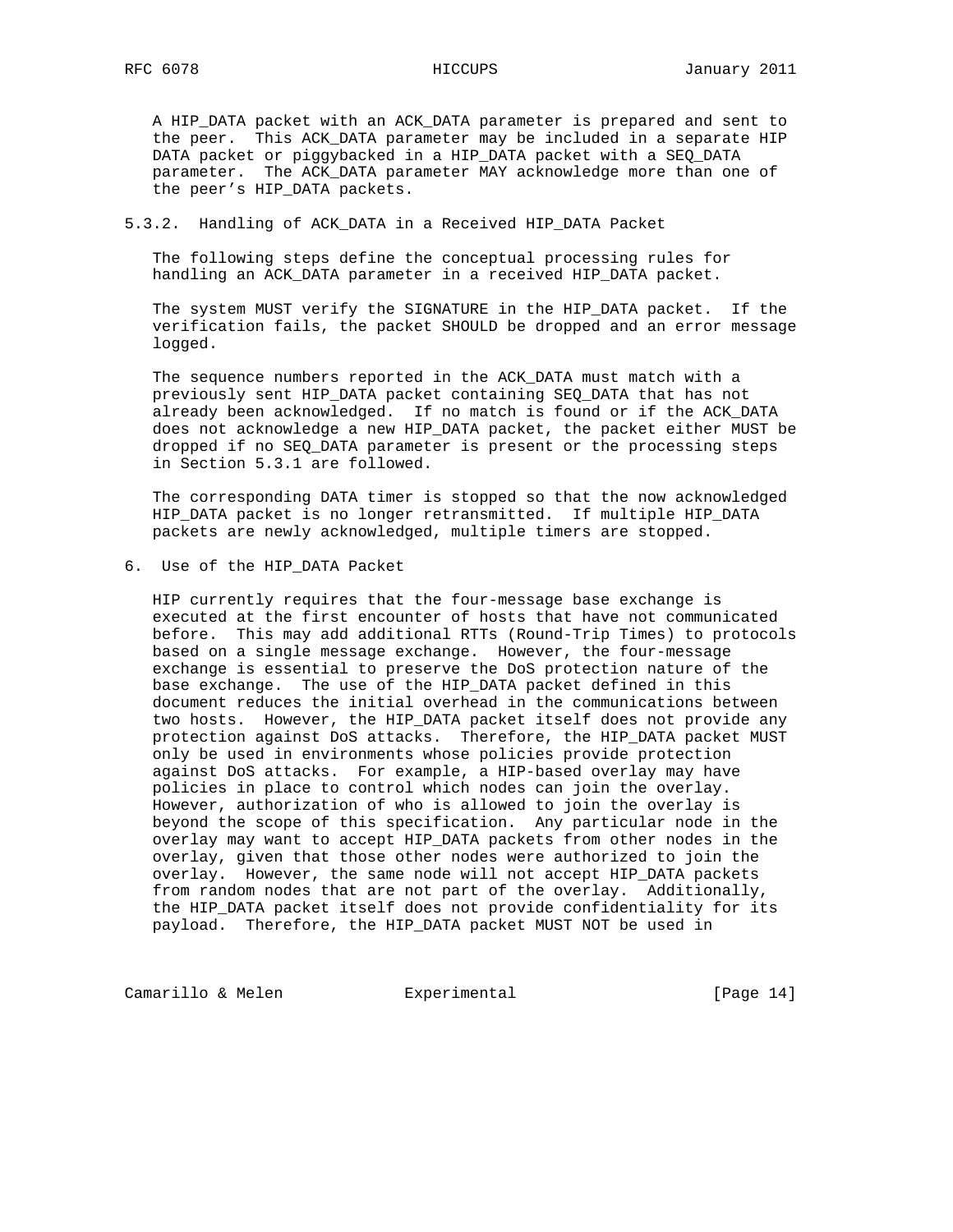environments that do not provide an appropriate level of confidentiality (e.g., a HIP-based overlay MUST NOT send HIP\_DATA packets unless the connections between overlay nodes are encrypted).

 The type of data to be sent is also relevant to whether the use of a HIP\_DATA packet is appropriate. HIP itself does not support fragmentation but relies on underlying IP-layer fragmentation. This may lead to reliability problems in the case where a message cannot be easily split over multiple HIP messages. Therefore, applications in environments where fragmentation could be an issue SHOULD NOT generate large HIP\_DATA packets that may lead to fragmentation. The implementation SHOULD check the MTU of the link before sending the packet, and if the packet size is larger than MTU, it SHOULD signal to the upper-layer protocol if the packet results in an ICMP error message. Note that there are environments where fragmentation is not an issue. For example, in some HIP-based overlays, nodes can exchange HIP\_DATA packets on top of TCP connections that provide transport-level fragmentation and, thus, avoid IP-level fragmentation.

 HIP currently requires that all messages excluding I1s but including HIP\_DATA packets are digitally signed. This adds to the packet size and the processing capacity needed to send packets. However, in applications where security is not paramount, it is possible to use very short keys, thereby reducing resource consumption.

7. Security Considerations

 HIP is designed to provide secure authentication of hosts. HIP also attempts to limit the exposure of the host to various denial-of service and man-in-the-middle (MitM) attacks. However, HIP\_DATA packet, which can be sent without running the HIP base exchange between hosts has a trade-off that it does not provide the denial-of service protection or confidentiality protection that HIP generally provides. Thus, the host should consider always situations where it is appropriate to send or receive HIP\_DATA packet. If the communication consists more than few round trips of data or the data is highly sensitive in nature the host SHOULD run the base exchange with the peer host.

 HIP\_DATA packet is designed to protect hosts from second preimage attacks allowing receiving host to be able to detect, if the message was tampered during the transport. This property is also know as "weak collision-resistance". If a host tries to generate a second preimage, it would need to generate it such that the last 8 octets match with the original message.

Camarillo & Melen Experimental [Page 15]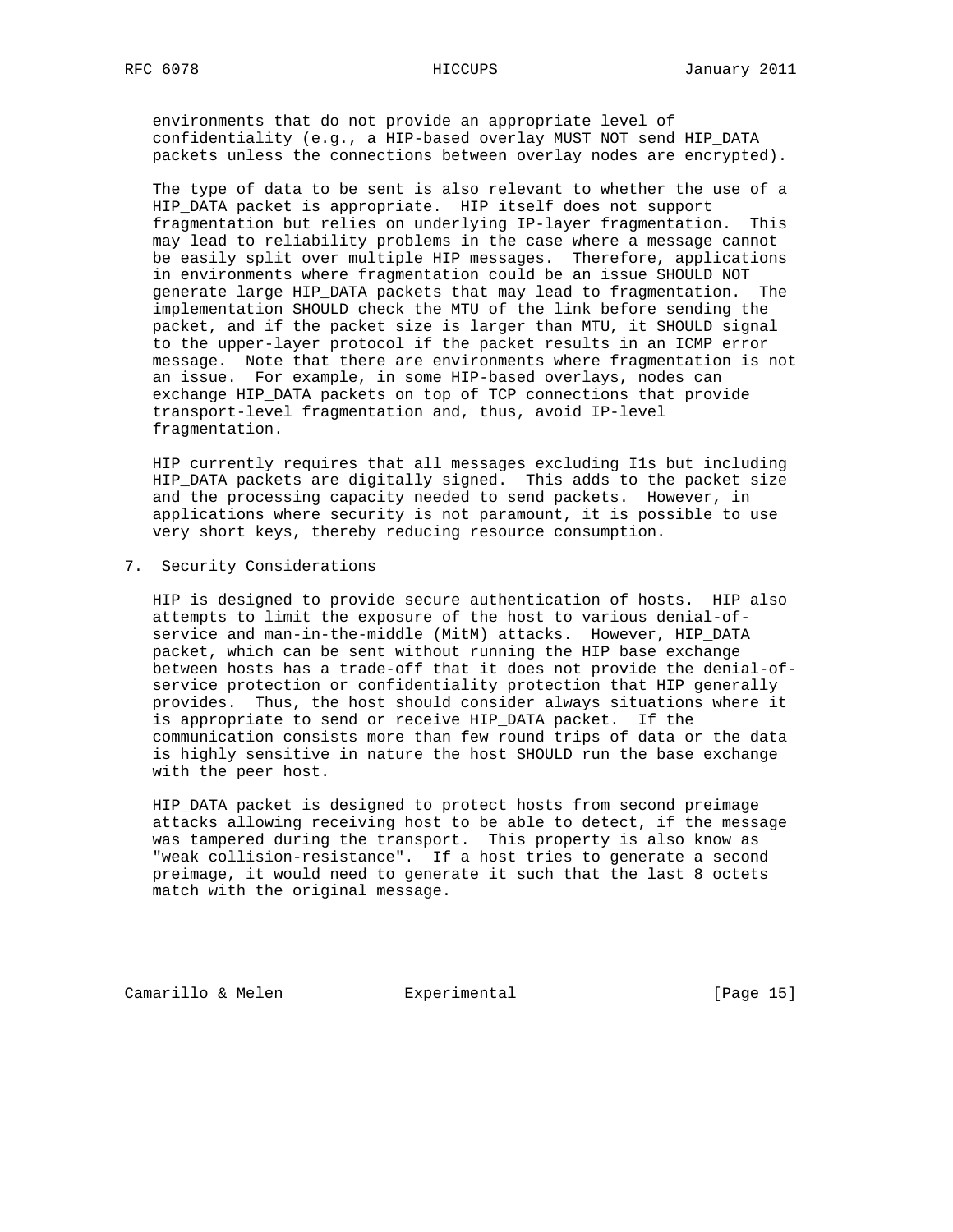When handling the PAYLOAD\_MIC parameter in the receiving host, using the last 8 octets to identify the upper-layer protocol doesn't give any guarantee that the MIC would be correct; thus, an attacker could send packets where the next header and last 8 octets match the values carried by the PAYLOAD\_MIC parameter. Therefore, it is always mandatory to verify the MIC value by calculating the hash over the payload.

8. IANA Considerations

 This document updates the IANA registry for HIP packet types by introducing a new packet type for the HIP\_DATA (Section 4) packet. This document updates the IANA registry for HIP parameter types by introducing new parameter values for the SEQ\_DATA (Section 4.1), ACK\_DATA (Section 4.2), PAYLOAD\_MIC (Section 4.3), and TRANSACTION\_ID (Section 4.4) parameters.

9. Acknowledgments

 Pekka Nikander was one of the original authors of the document. Also, in the usual IETF fashion, a large number of people have contributed to the actual text or ideas. The list of these people include Miika Komu, Tobias Heer, Ari Keranen, Samu Varjonen, Thomas Henderson, and Jukka Ylitalo. Our apologies to anyone whose name is missing.

- 10. References
- 10.1. Normative References

| [RFC2119] | Bradner, S., "Key words for use in RFCs to<br>Indicate Requirement Levels", BCP 14, RFC 2119,<br>March 1997.     |
|-----------|------------------------------------------------------------------------------------------------------------------|
| [RFC5201] | Moskowitz, R., Nikander, P., Jokela, P., and T.<br>Henderson, "Host Identity Protocol", RFC 5201,<br>April 2008. |

[PROTOCOL-NUMBERS] IANA, "Protocol Numbers", <http://www.iana.org>.

## 10.2. Informative references

 [RFC5202] Jokela, P., Moskowitz, R., and P. Nikander, "Using the Encapsulating Security Payload (ESP) Transport Format with the Host Identity Protocol (HIP)", RFC 5202, April 2008.

Camarillo & Melen **Experimental** [Page 16]